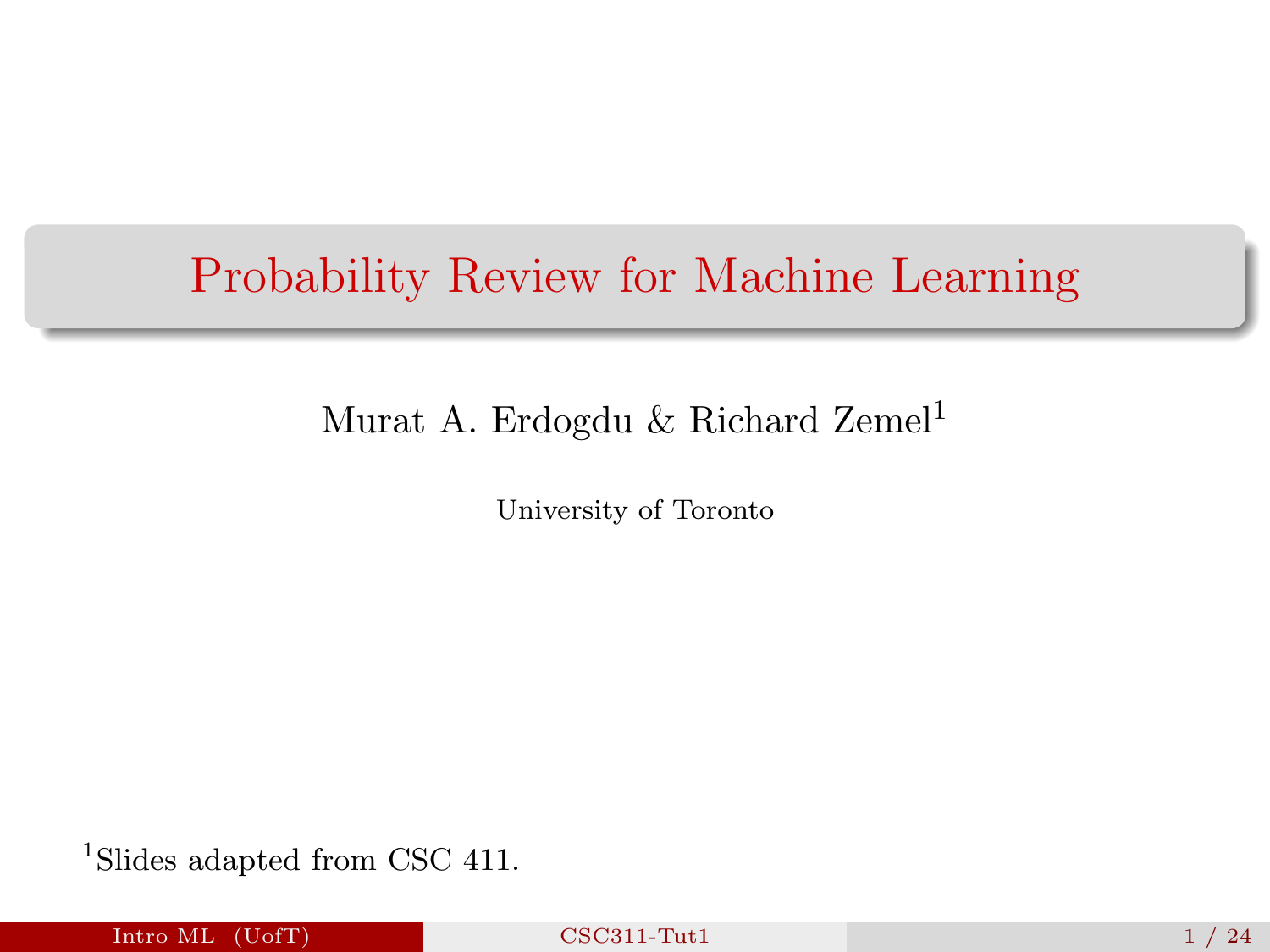Uncertainty arises through:

- Noisy measurements
- Variability between samples
- Finite size of data sets

Probability provides a consistent framework for the quantification and manipulation of uncertainty.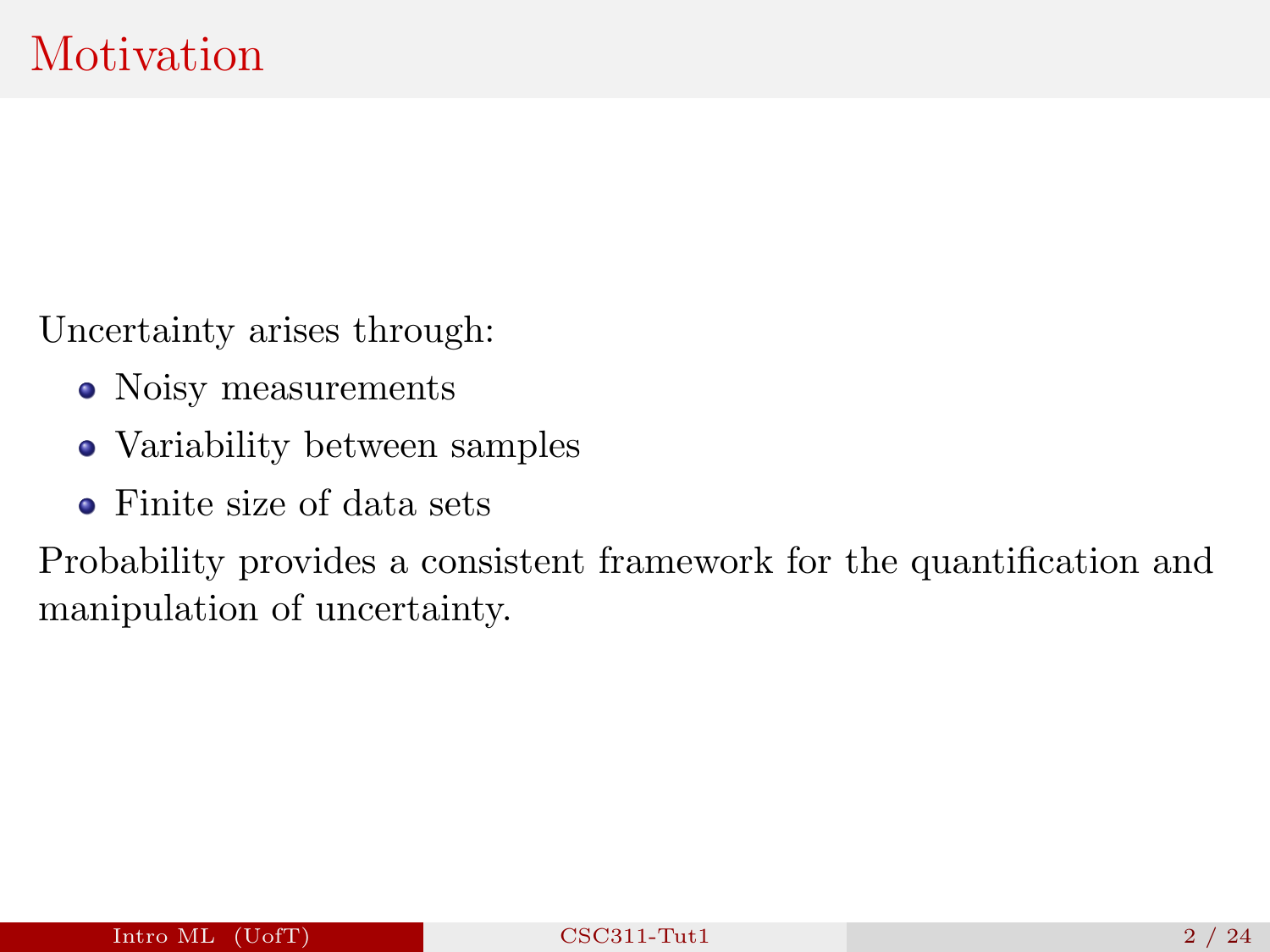Sample space  $\Omega$  is the set of all possible outcomes of an experiment.

Observations  $\omega \in \Omega$  are points in the space also called sample outcomes, realizations, or elements.

Events  $E \subset \Omega$  are subsets of the sample space.

In this experiment we flip a coin twice:

Sample space All outcomes  $\Omega = \{HH, HT, TH, TT\}$ 

Observation  $\omega = HT$  valid sample since  $\omega \in \Omega$ 

Event Both flips same  $E = \{HH, TT\}$  valid event since  $E \subset \Omega$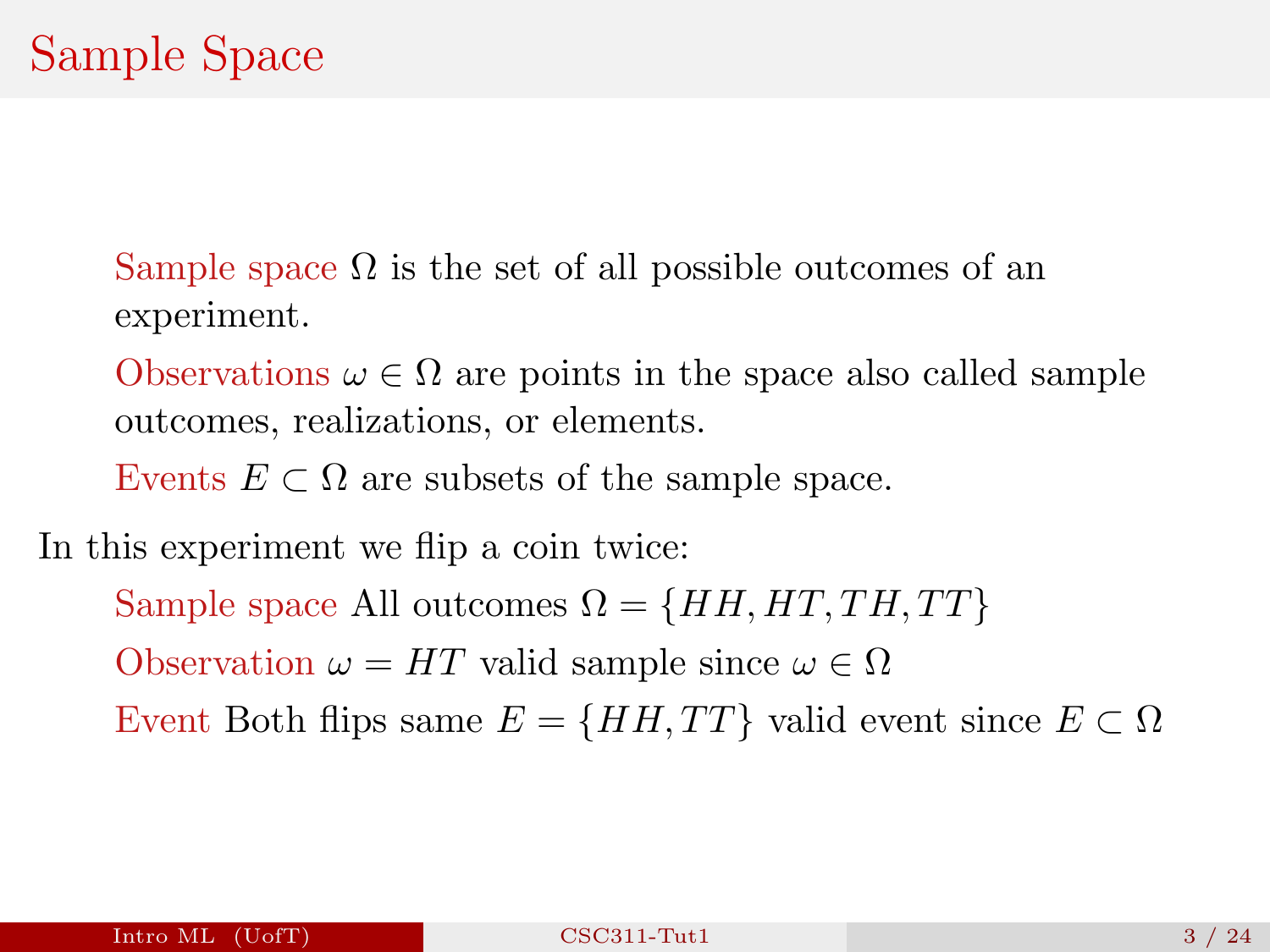The probability of an event E,  $P(E)$ , satisfies three axioms:

- 1:  $P(E) \geq 0$  for every E
- 2:  $P(\Omega) = 1$
- 3: If  $E_1, E_2, \ldots$  are disjoint then

$$
P(\bigcup_{i=1}^{\infty} E_i) = \sum_{i=1}^{\infty} P(E_i)
$$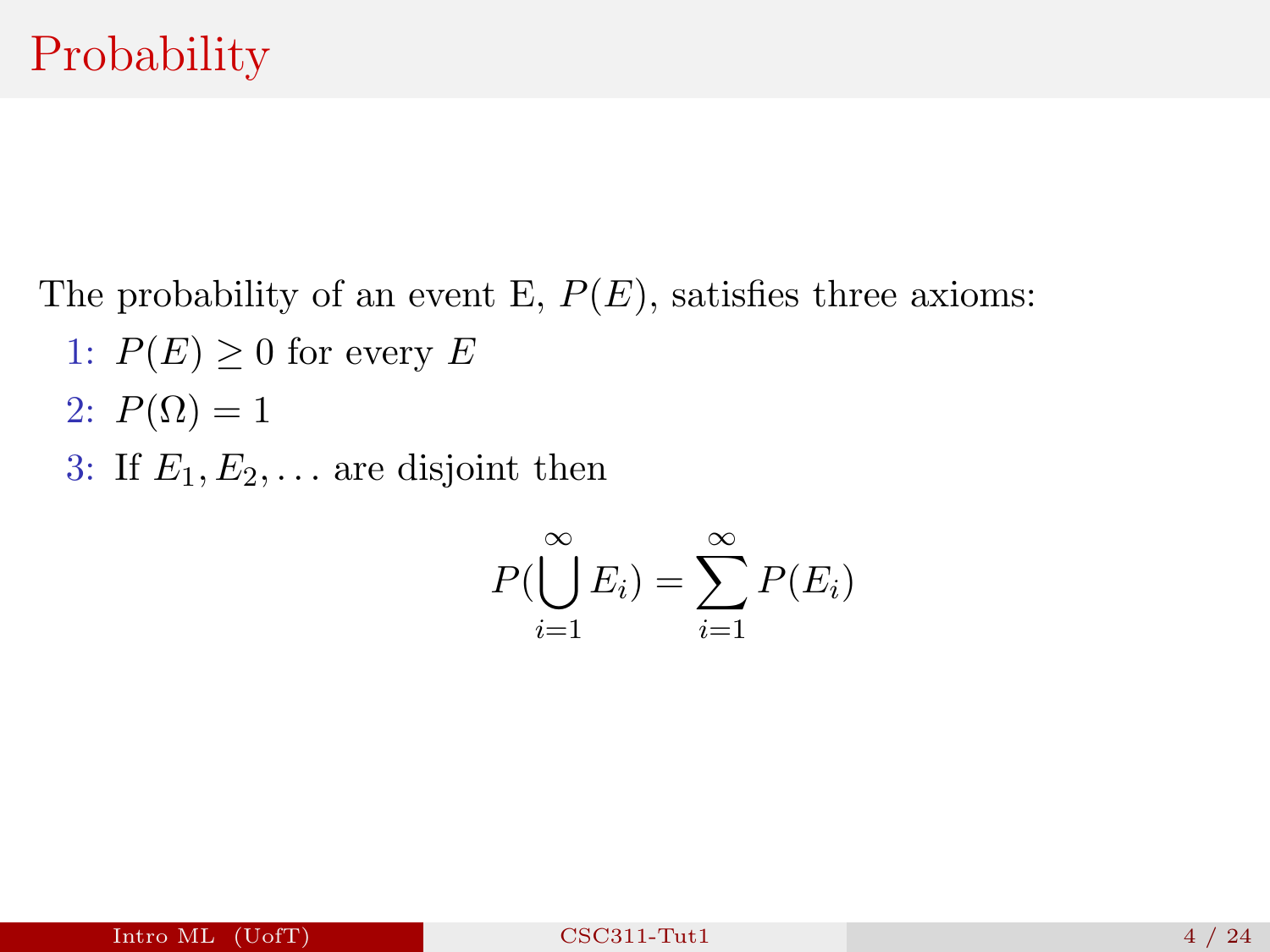## Joint and Conditional Probabilities

Joint Probability of A and B is denoted  $P(A, B)$ . Conditional Probability of A given B is denoted  $P(A|B)$ .



$$
p(A, B) = p(A|B)p(B) = p(B|A)p(A)
$$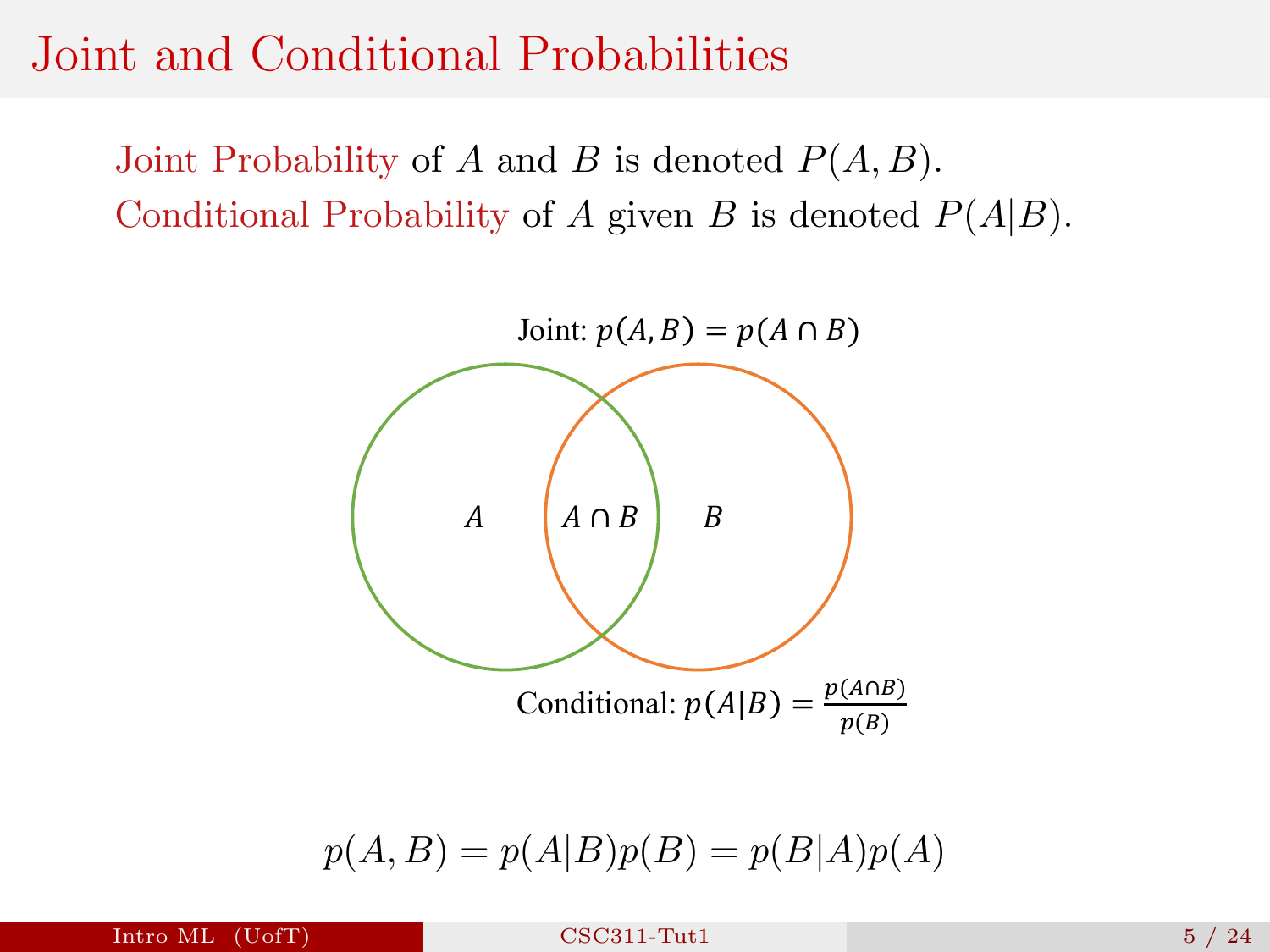Probability of passing the midterm is 60% and probability of passing both the final and the midterm is 45%. What is the probability of passing the final given the student passed the midterm?

$$
P(F|M) = P(M, F)/P(M)
$$

$$
= 0.45/0.60
$$

$$
= 0.75
$$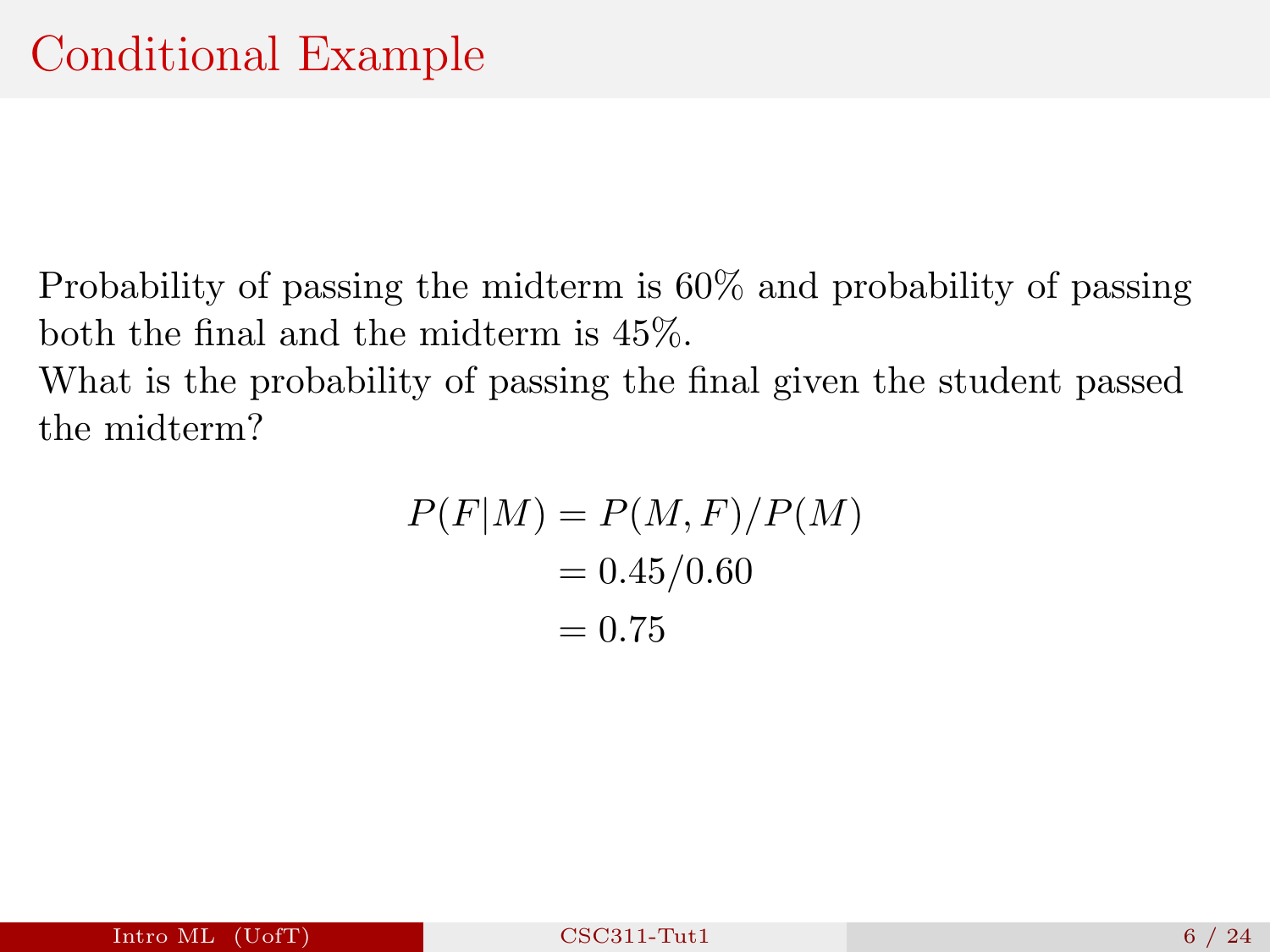- Events A and B are independent if  $P(A, B) = P(A)P(B)$ .
	- Indepentent: A: first toss is HEAD;  $B$ : second toss is HEAD;

$$
P(A, B) = 0.5 * 0.5 = P(A)P(B)
$$

• Not Indepentent: A: first toss is HEAD; B: first toss is HEAD;

$$
P(A, B) = 0.5 \neq P(A)P(B)
$$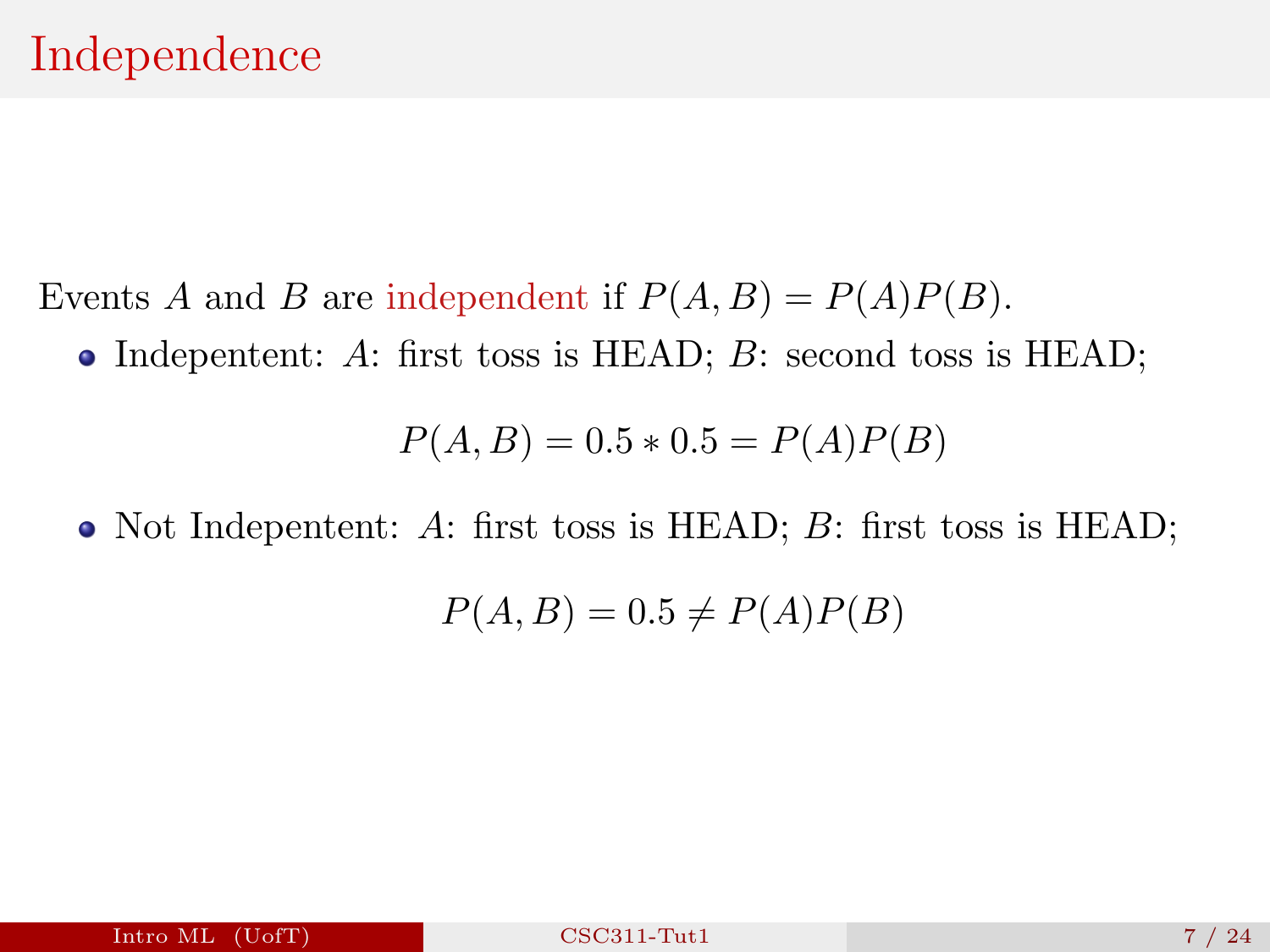Events  $A$  and  $B$  are conditionally independent given  $C$  if

$$
P(A, B|C) = P(B|C)P(A|C)
$$

Consider two coins <sup>2</sup>: A regular coin and a coin which always outputs HEAD or always outputs TAIL.

 $A$ =The first toss is HEAD;  $B$ =The second toss is HEAD;  $C$ =The regular coin is used.  $D=\text{The other coin is used.}$ 

Then A and B are conditionally independent given C, but A and B are NOT conditionally independent given D.

[php](www.probabilitycourse.com/chapter1/1_4_4_conditional_independence.php)

 $^2$ [www.probabilitycourse.com/chapter1/1\\_4\\_4\\_conditional\\_independence.](www.probabilitycourse.com/chapter1/1_4_4_conditional_independence.php)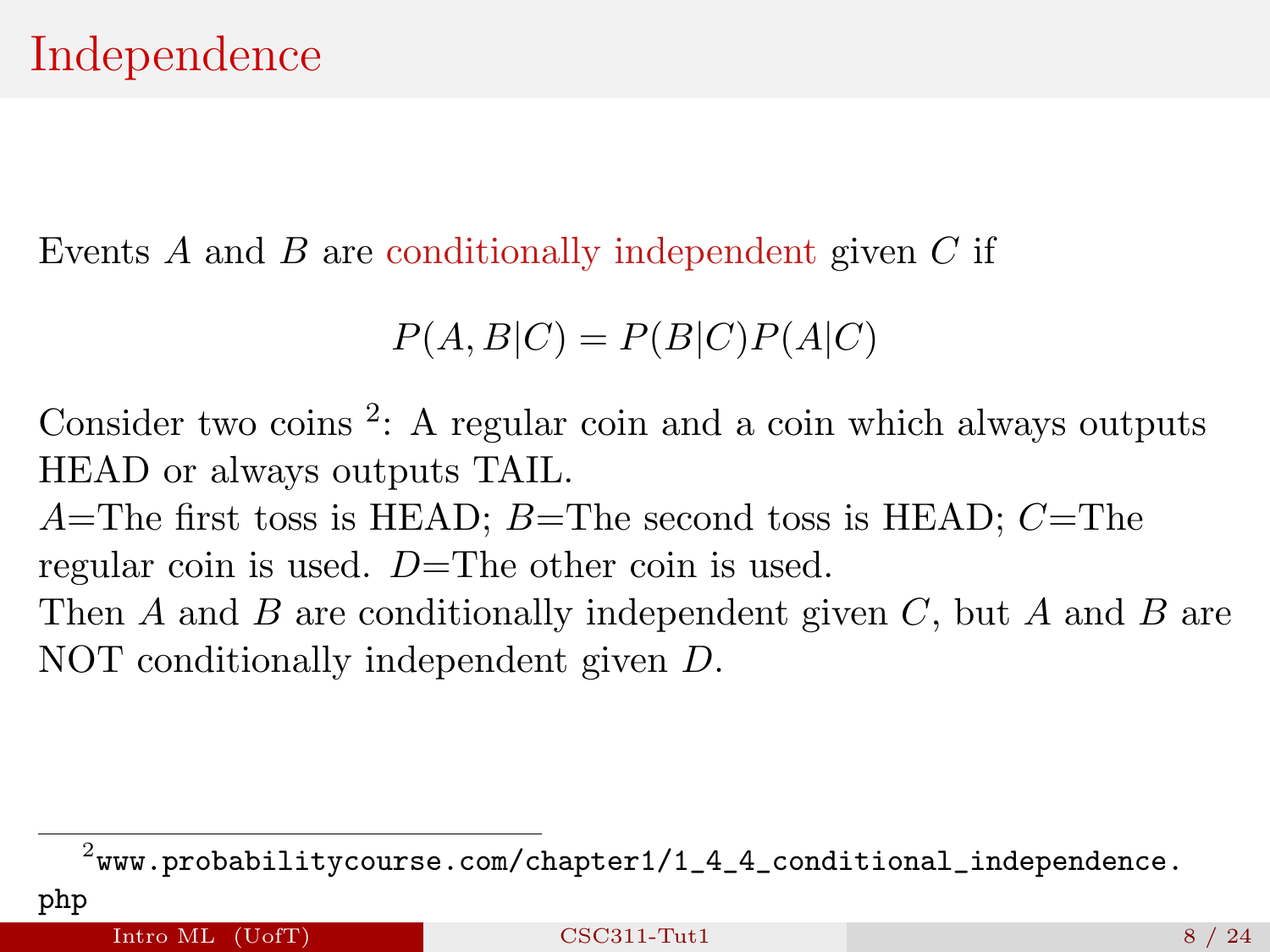# Marginalization and Law of Total Probability

Law of Total Probability <sup>3</sup>



 $^3$ [www.probabilitycourse.com/chapter1/1\\_4\\_2\\_total\\_probability.php](www.probabilitycourse.com/chapter1/1_4_2_total_probability.php) **Intro ML** (UofT) **[CSC311-Tut1](#page-0-0)** CSC311-Tut1 9 / 24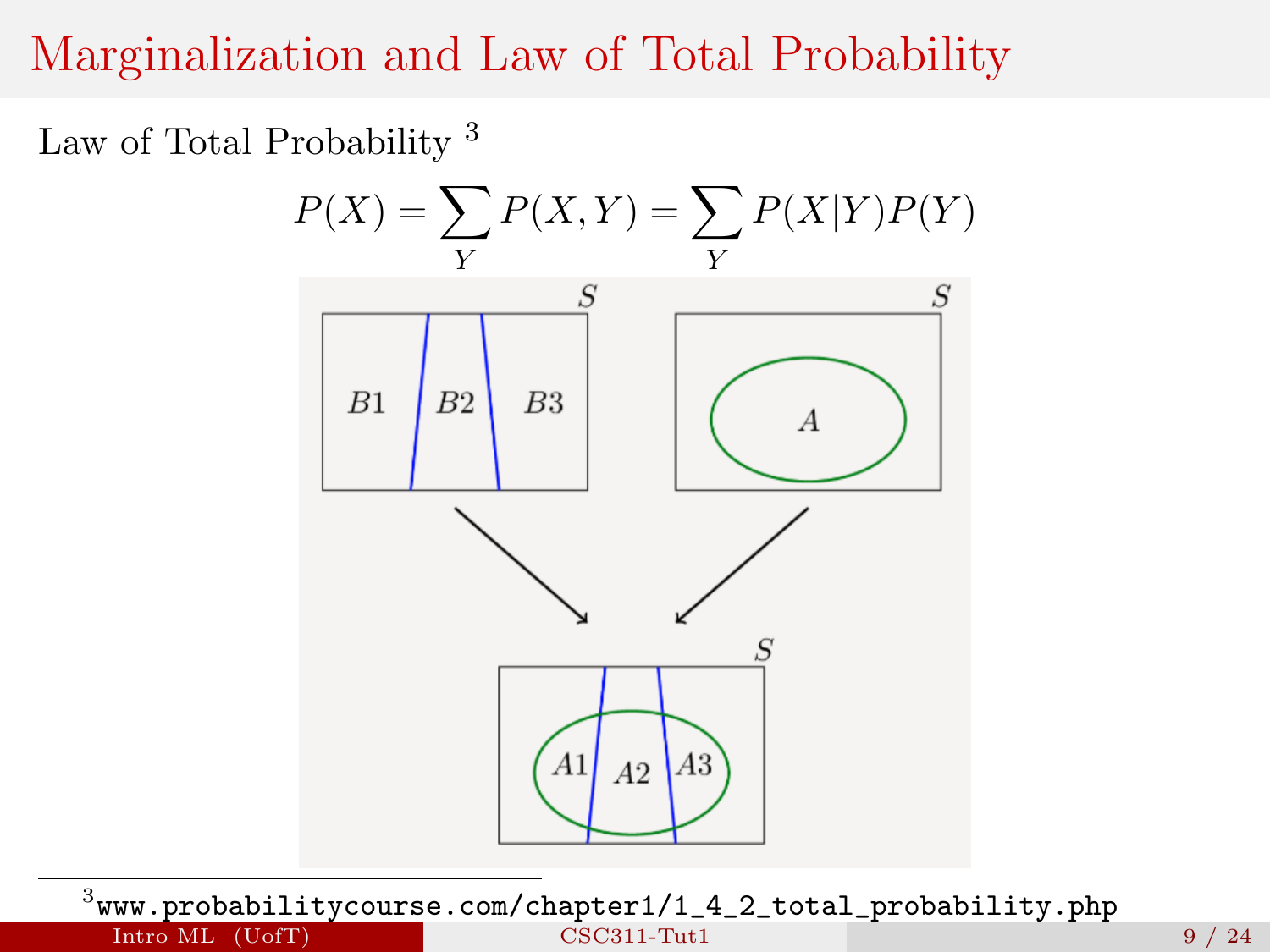Bayes' Rule:

$$
P(A|B) = \frac{P(B|A)P(A)}{P(B)}
$$

$$
P(\theta|x) = \frac{P(x|\theta)P(\theta)}{P(x)}
$$

$$
Posterior = \frac{\text{Likelihood} * Prior}{\text{Evidence}}
$$

$$
Posterior \propto Likelihood \times Prior
$$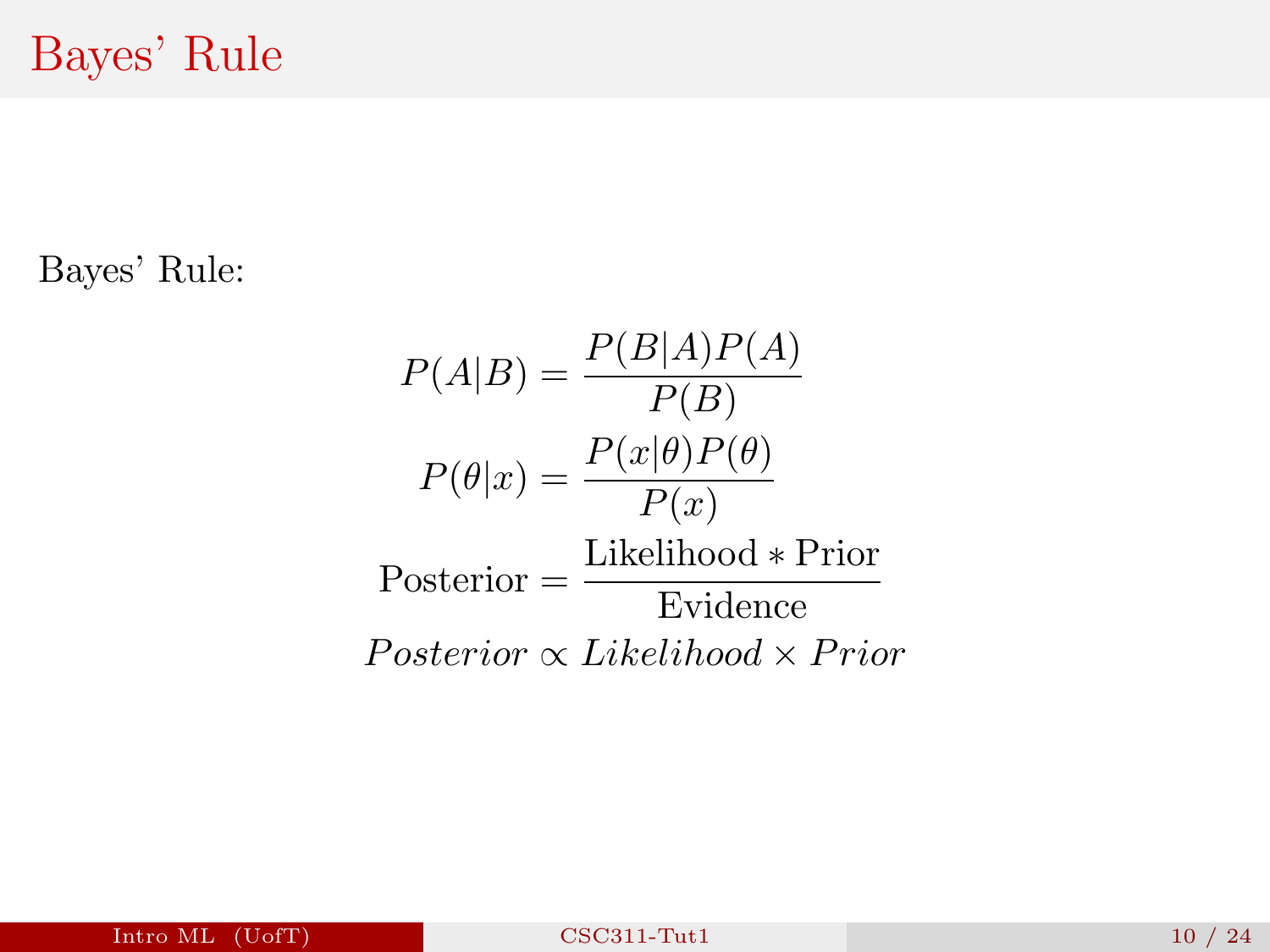Suppose you have tested positive for a disease. What is the probability you actually have the disease?

This depends on the prior probability of the disease:

• 
$$
P(T = 1|D = 1) = 0.95
$$
 (likelihood)  
•  $P(T = 1|D = 0) = 0.10$  (likelihood)

• 
$$
P(T = 1|D = 0) = 0.10
$$
 (likelihood)

• 
$$
P(D = 1) = 0.1
$$
 (prior)

So  $P(D = 1|T = 1) = ?$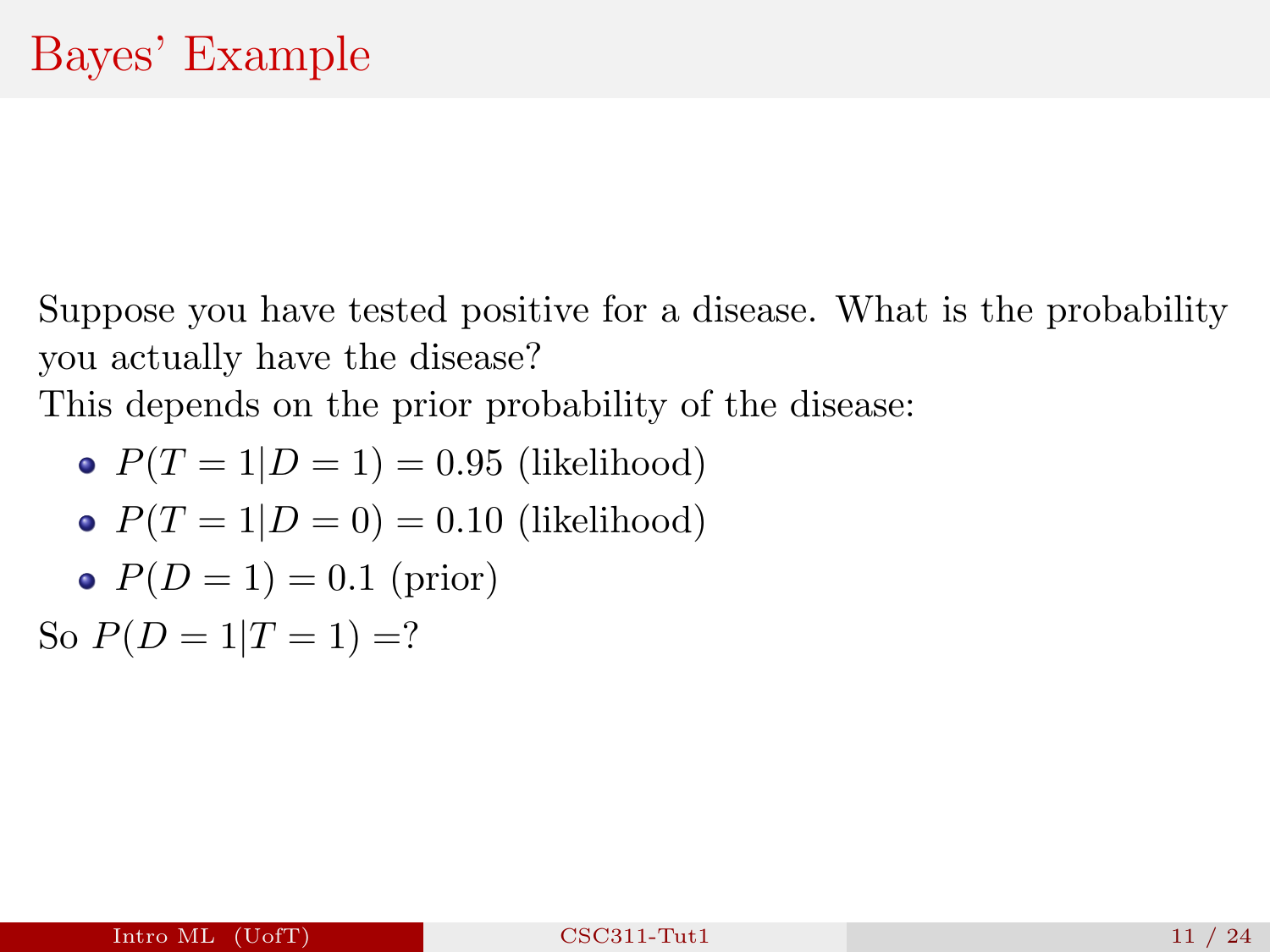# Bayes' Example

Suppose you have tested positive for a disease. What is the probability you actually have the disease?

$$
P(T = 1|D = 1) = 0.95
$$
(true positive)  

$$
P(T = 1|D = 0) = 0.10
$$
(false positive)  

$$
P(D = 1) = 0.1
$$
(prior)

So  $P(D = 1|T = 1) = ?$ Use Bayes' Rule:

$$
P(D = 1|T = 1) = \frac{P(T = 1|D = 1)P(D = 1)}{P(T = 1)} = \frac{0.95 * 0.1}{P(T = 1)} = 0.51
$$
  

$$
P(T = 1) = P(T = 1|D = 1)P(D = 1) + P(T = 1|D = 0)P(D = 0)
$$
  

$$
= 0.95 * 0.1 + 0.1 * 0.90 = 0.185
$$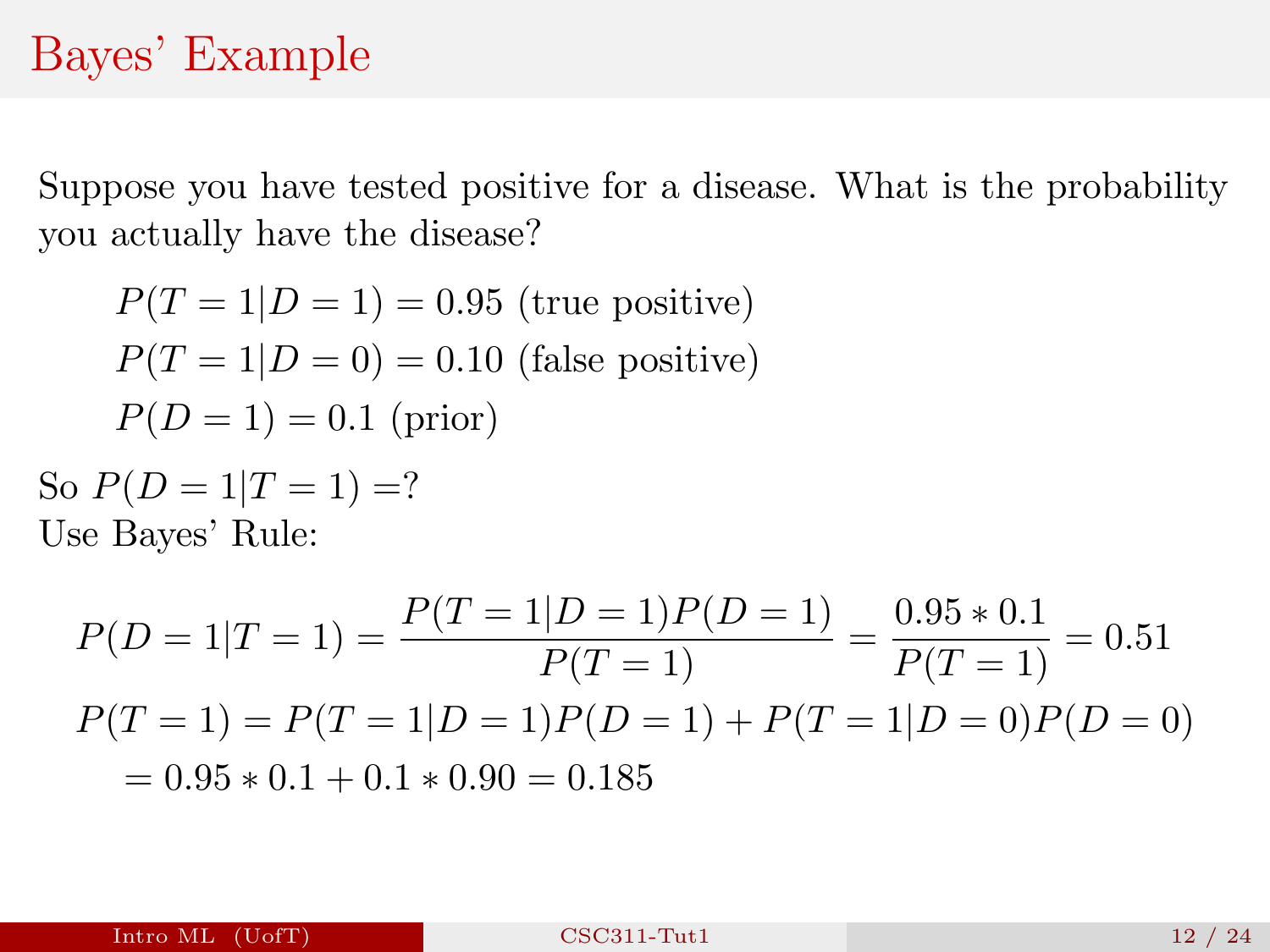How do we connect sample spaces and events to data? A random variable is a mapping which assigns a real number  $X(\omega)$  to each observed outcome  $\omega \in \Omega$ 

For example, let's flip a coin 10 times.  $X(\omega)$  counts the number of Heads we observe in our sequence. If  $\omega = HHTHTHTHT$  then  $X(\omega) = 6.$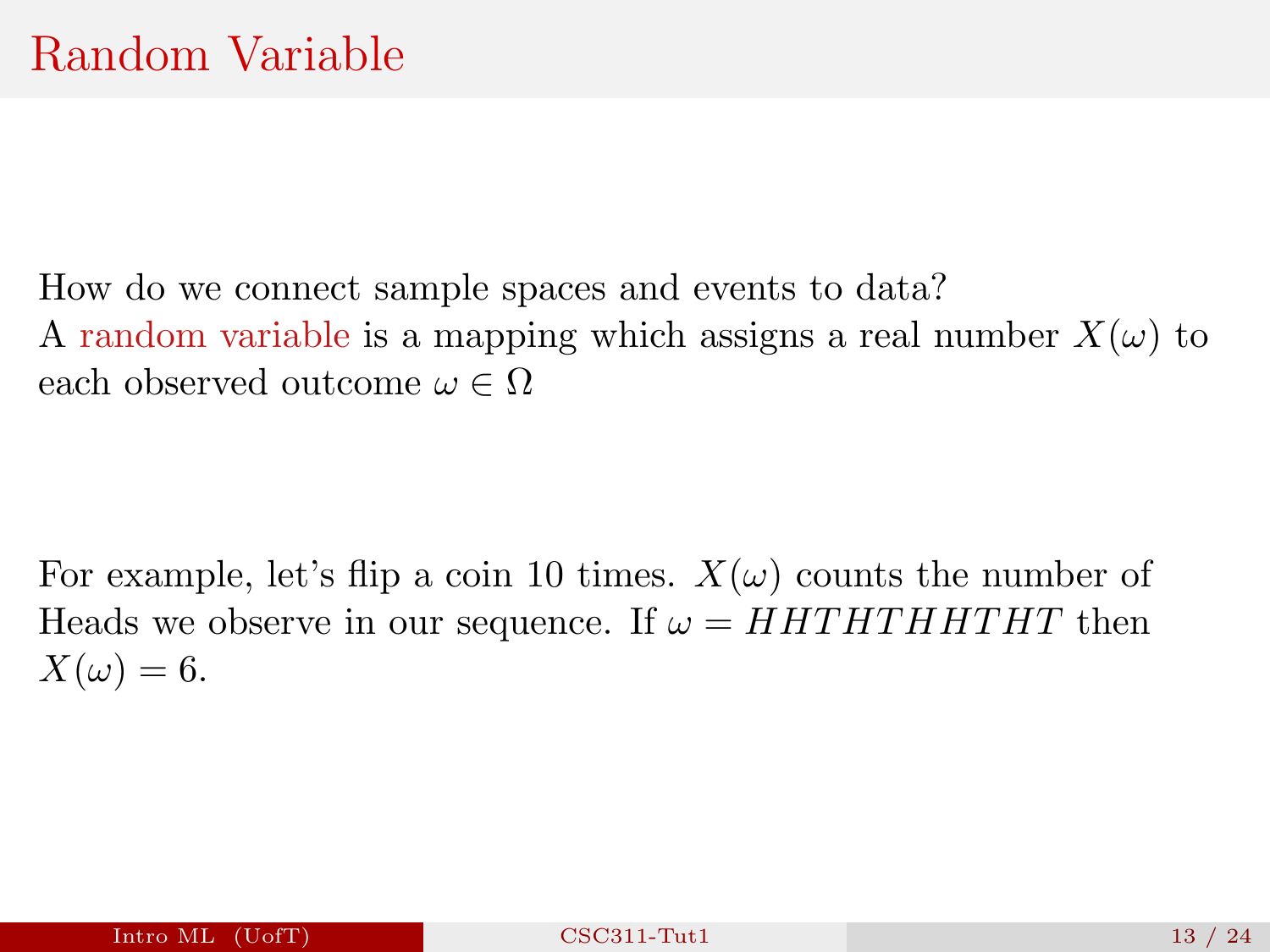### Discrete Random Variables

- Takes countably many values, e.g., number of heads
- Distribution defined by probability mass function (PMF)
- Marginalization:  $p(x) = \sum_{y} p(x, y)$

#### Continuous Random Variables

- Takes uncountably many values, e.g., time to complete task
- Distribution defined by probability density function (PDF)
- Marginalization:  $p(x) = \int_y p(x, y) dy$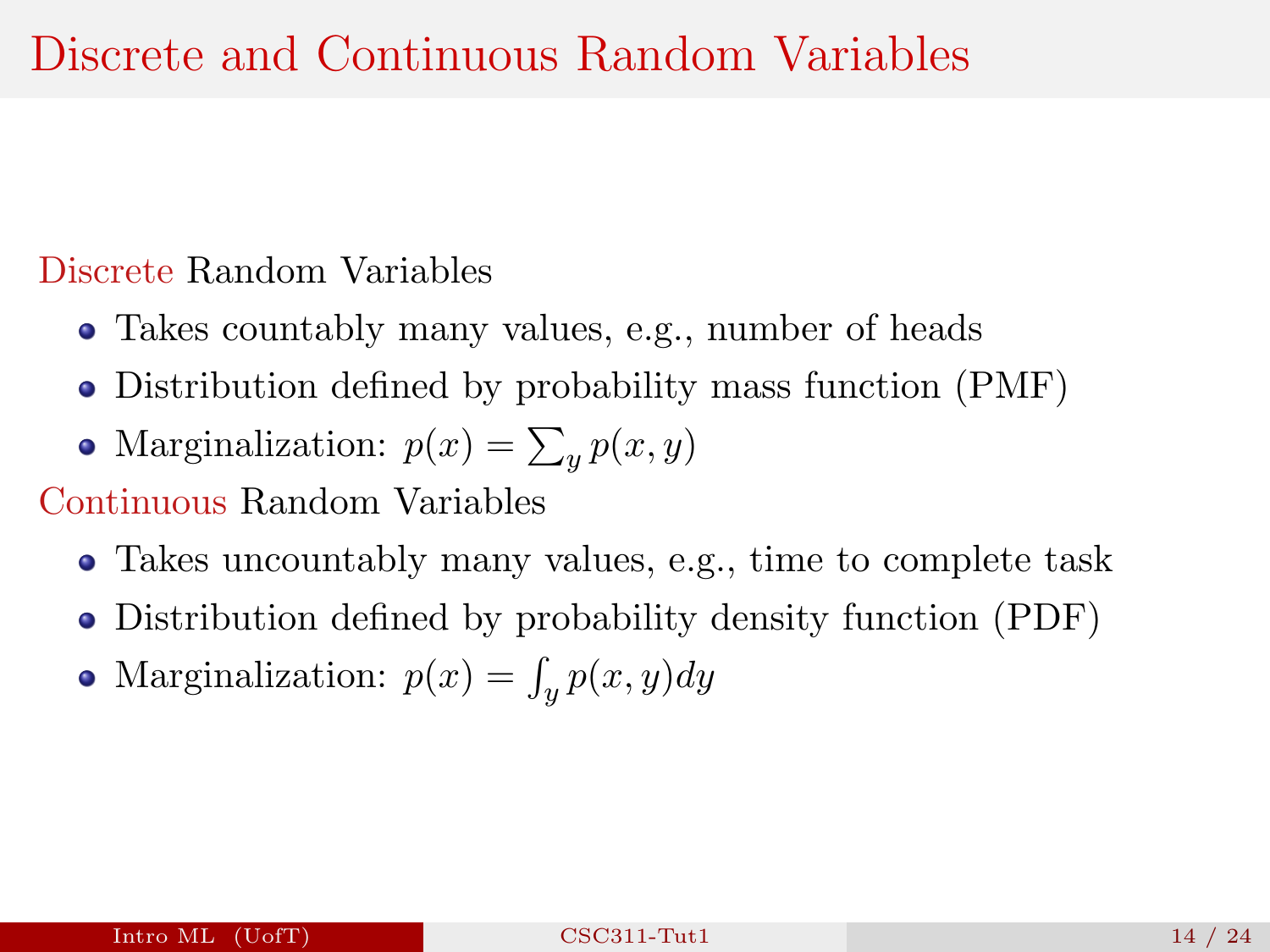Random variables are said to be independent and identically distributed (i.i.d.) if they are sampled from the same probability distribution and are mutually independent. This is a common assumption for observations. For example, coin flips are assumed to be iid.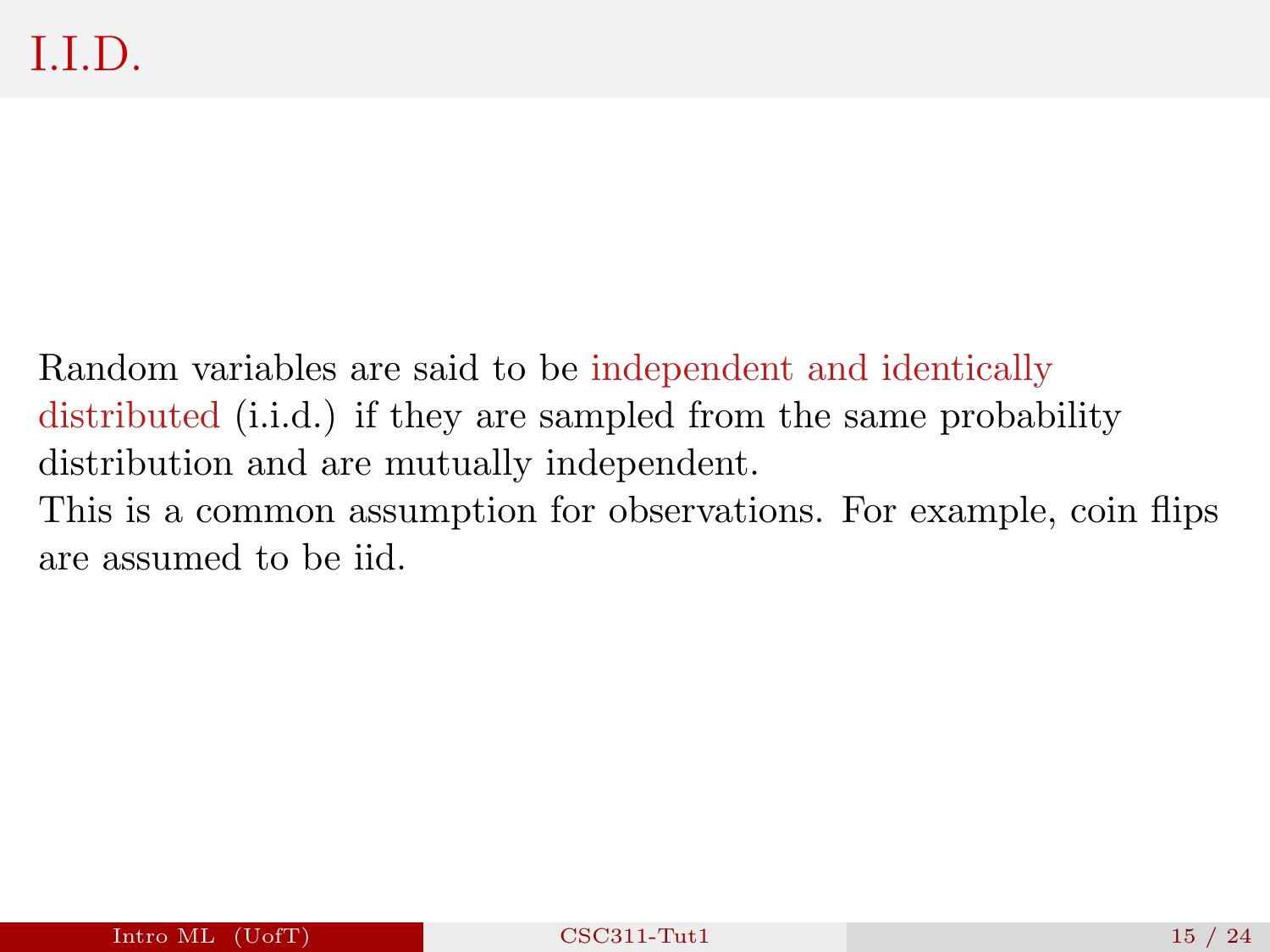## Probability Distribution Statistics

Mean: First Moment,  $\mu$ 

$$
E[x] = \sum_{i=1}^{\infty} x_i p(x_i)
$$
 (univariate discrete r.v.)  

$$
E[x] = \int_{-\infty}^{\infty} x p(x) dx
$$
 (univariate continuous r.v.)

Variance: Second (central) Moment,  $\sigma^2$ 

$$
Var[x] = \int_{-\infty}^{\infty} (x - \mu)^2 p(x) dx
$$

$$
= E[(x - \mu)^2]
$$

$$
= E[x^2] - E[x]^2
$$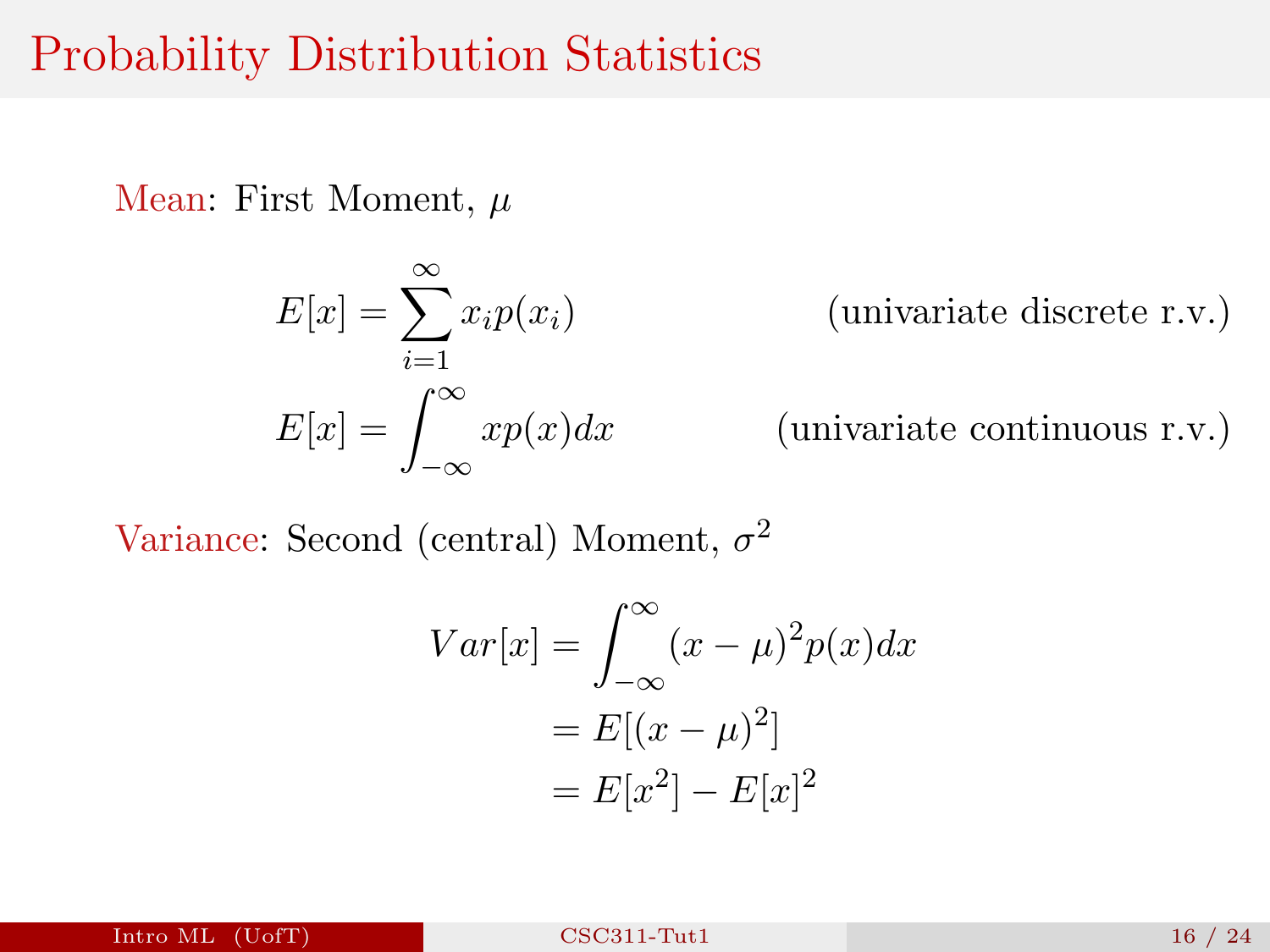## Univariate Gaussian Distribution

Also known as the Normal Distribution,  $\mathcal{N}(\mu, \sigma^2)$ 

$$
\mathcal{N}(x|\mu, \sigma^2) = \frac{1}{\sqrt{2\pi\sigma^2}} \exp\{-\frac{1}{2\sigma^2}(x-\mu)^2\}
$$

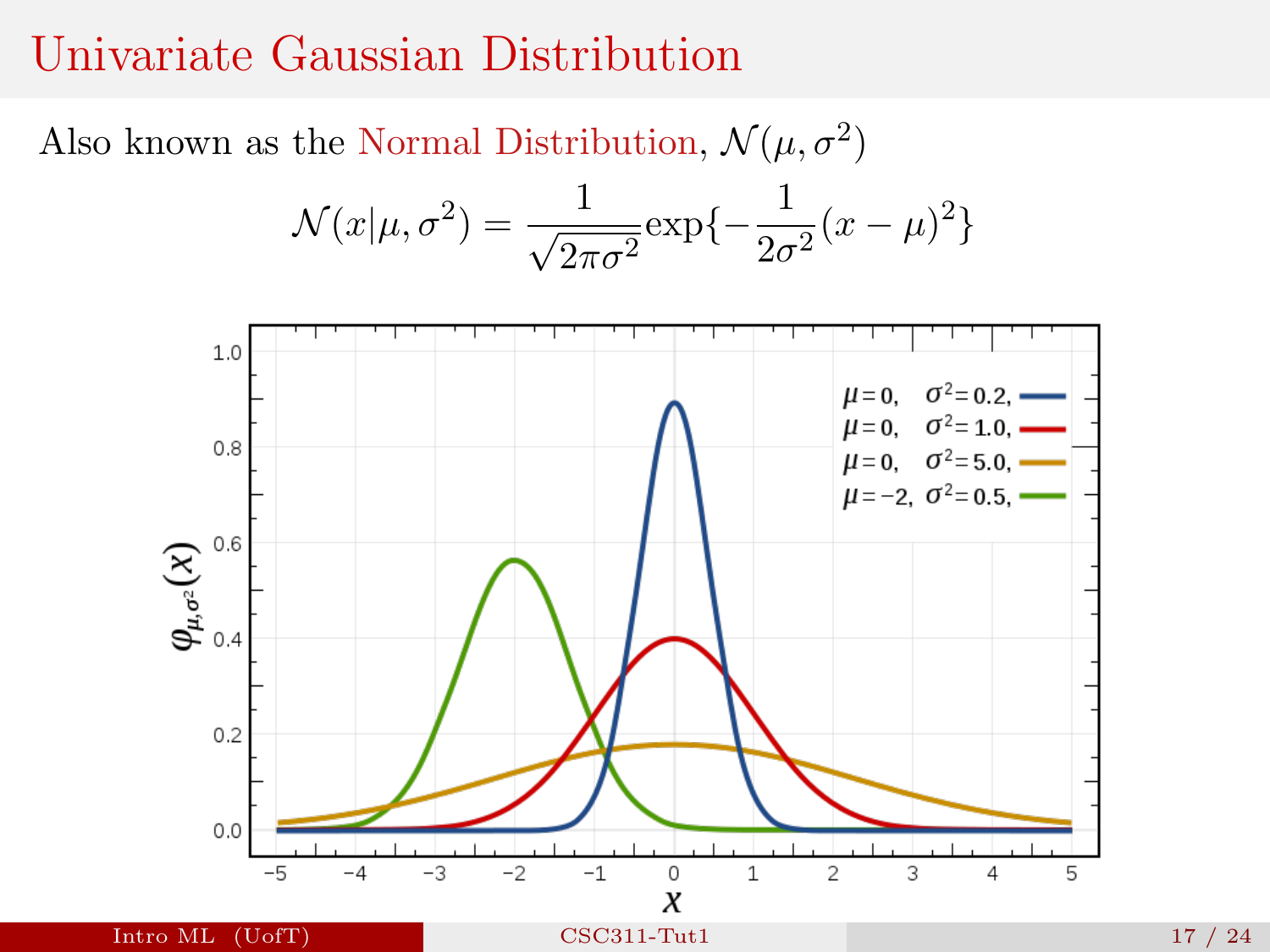## Multivariate Gaussian Distribution

Multidimensional generalization of the Gaussian.

- x is a D-dimensional vector
- $\mu$  is a D-dimensional mean vector

 $\Sigma$  is a  $D \times D$  covariance matrix with determinant  $\Sigma$ 

$$
\mathcal{N}(\mathbf{x}|\mu, \Sigma) = \frac{1}{(2\pi)^{D/2}} \frac{1}{|\Sigma|^{1/2}} \exp\{-\frac{1}{2}(x - \mu)^T \Sigma^{-1} (x - \mu)\}
$$



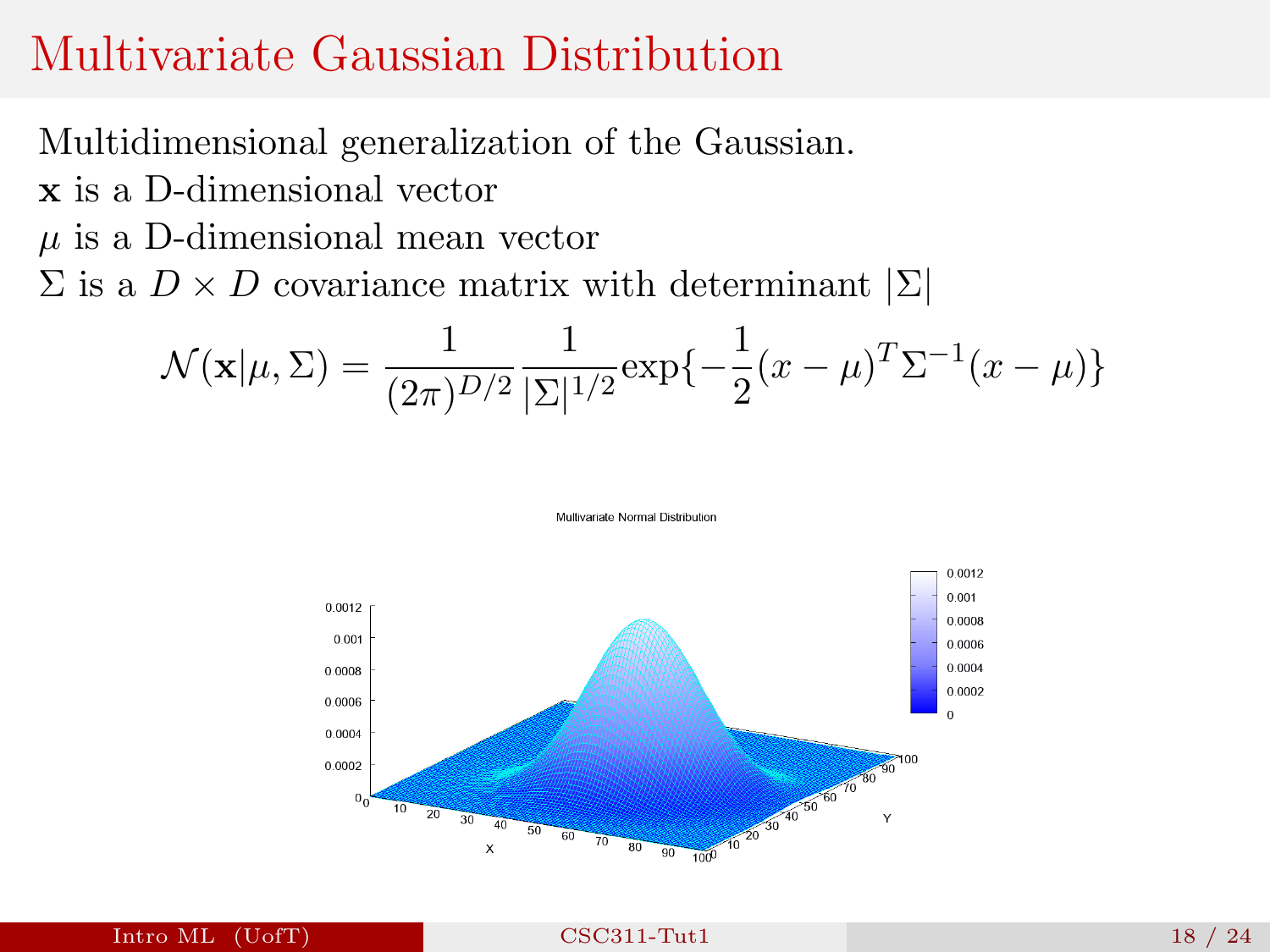Recall that  $x$  and  $\mu$  are D-dimensional vectors Covariance matrix  $\Sigma$  is a matrix whose  $(i, j)$  entry is the covariance

$$
\Sigma_{ij} = Cov(\mathbf{x}_i, \mathbf{x}_j)
$$
  
=  $E[(\mathbf{x}_i - \mu_i)(\mathbf{x}_j - \mu_j)]$   
=  $E[(\mathbf{x}_i \mathbf{x}_j)] - \mu_i \mu_j$ 

so notice that the diagonal entries are the variance of each elements. The covariant matrix has the property that it is symmetric and positive-semidefinite (this is useful for whitening).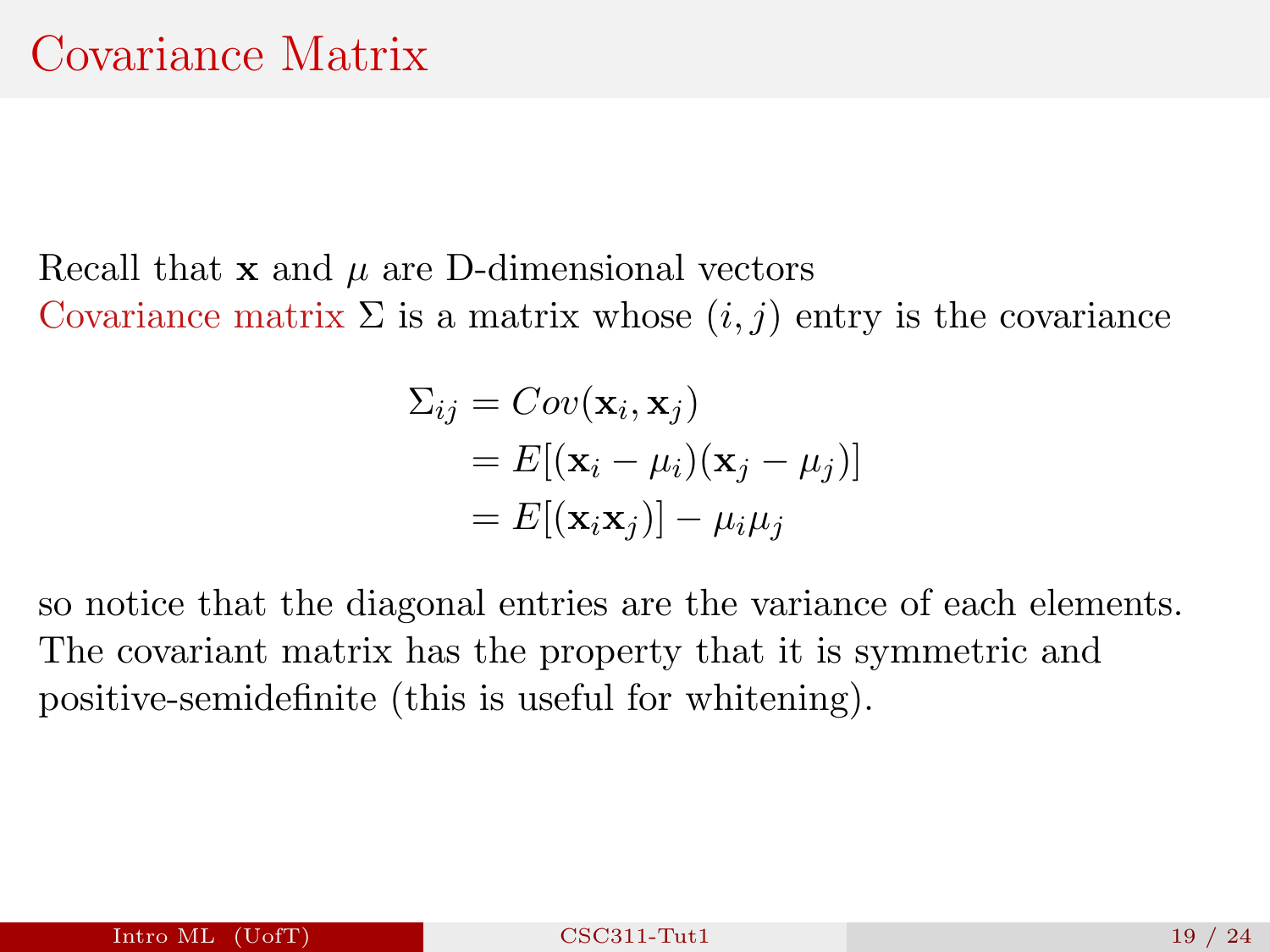We have data X and we assume it is sampled from some distribution. How do we figure out the parameters that 'best' fit that distribution? Maximum Likelihood Estimation (MLE)

$$
\hat{\theta}_{MLE} = \operatorname*{argmax}_{\theta} P(X|\theta)
$$

Maximum A posteriori Probability (MAP)

$$
\hat{\theta}_{MAP} = \underset{\theta}{\text{argmax}} P(\theta|X)
$$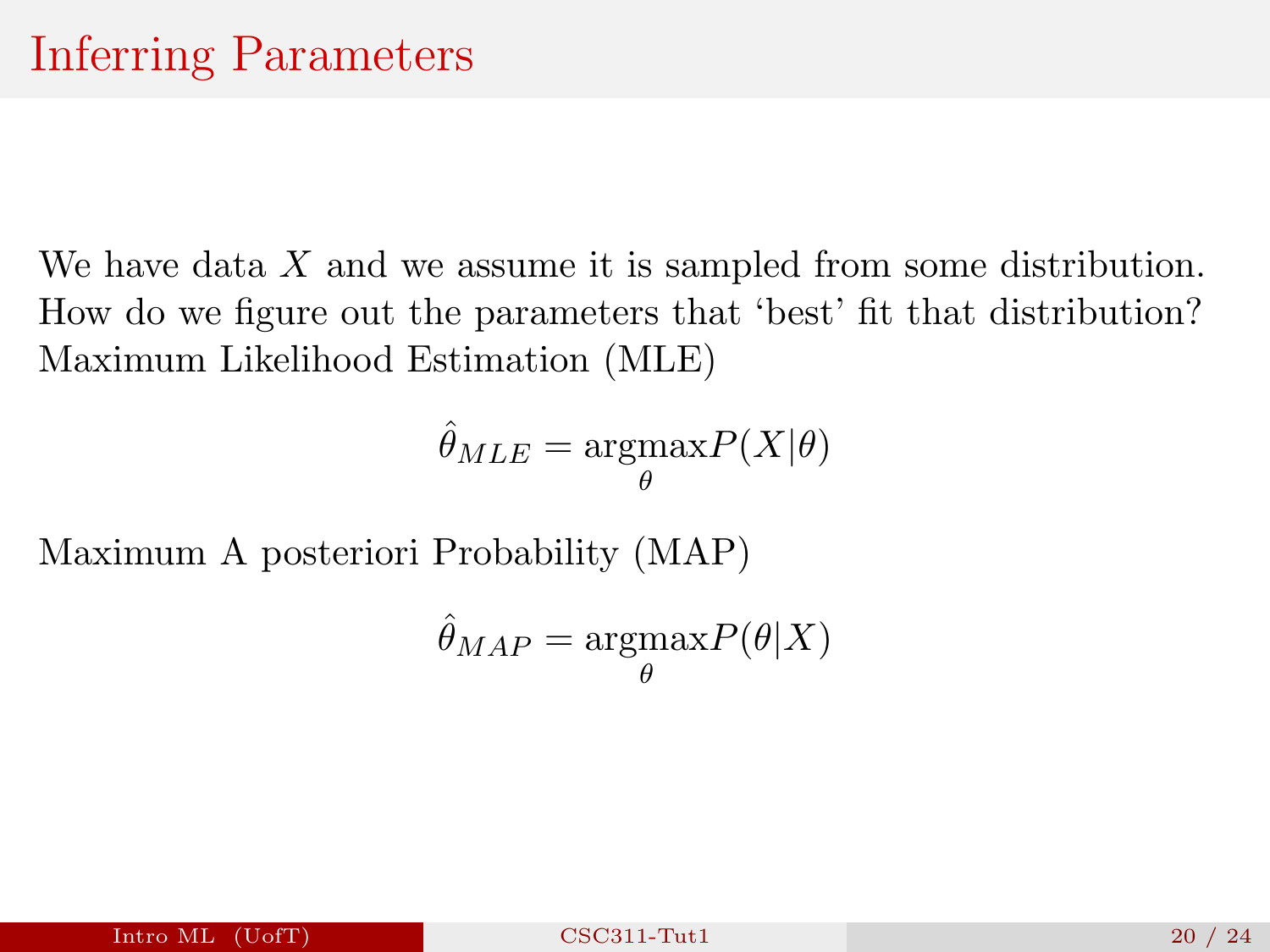We are trying to infer the parameters for a Univariate Gaussian Distribution, mean  $(\mu)$  and variance  $(\sigma^2)$ .

$$
\mathcal{N}(x|\mu, \sigma^2) = \frac{1}{\sqrt{2\pi\sigma^2}} \exp\{-\frac{1}{2\sigma^2}(x-\mu)^2\}
$$

The likelihood that our observations  $x_1, \ldots, x_N$  were generated by a univariate Gaussian with parameters  $\mu$  and  $\sigma^2$  is

Likelihood = 
$$
p(x_1 ... x_N | \mu, \sigma^2) = \prod_{i=1}^N \frac{1}{\sqrt{2\pi\sigma^2}} \exp\{-\frac{1}{2\sigma^2}(x_i - \mu)^2\}
$$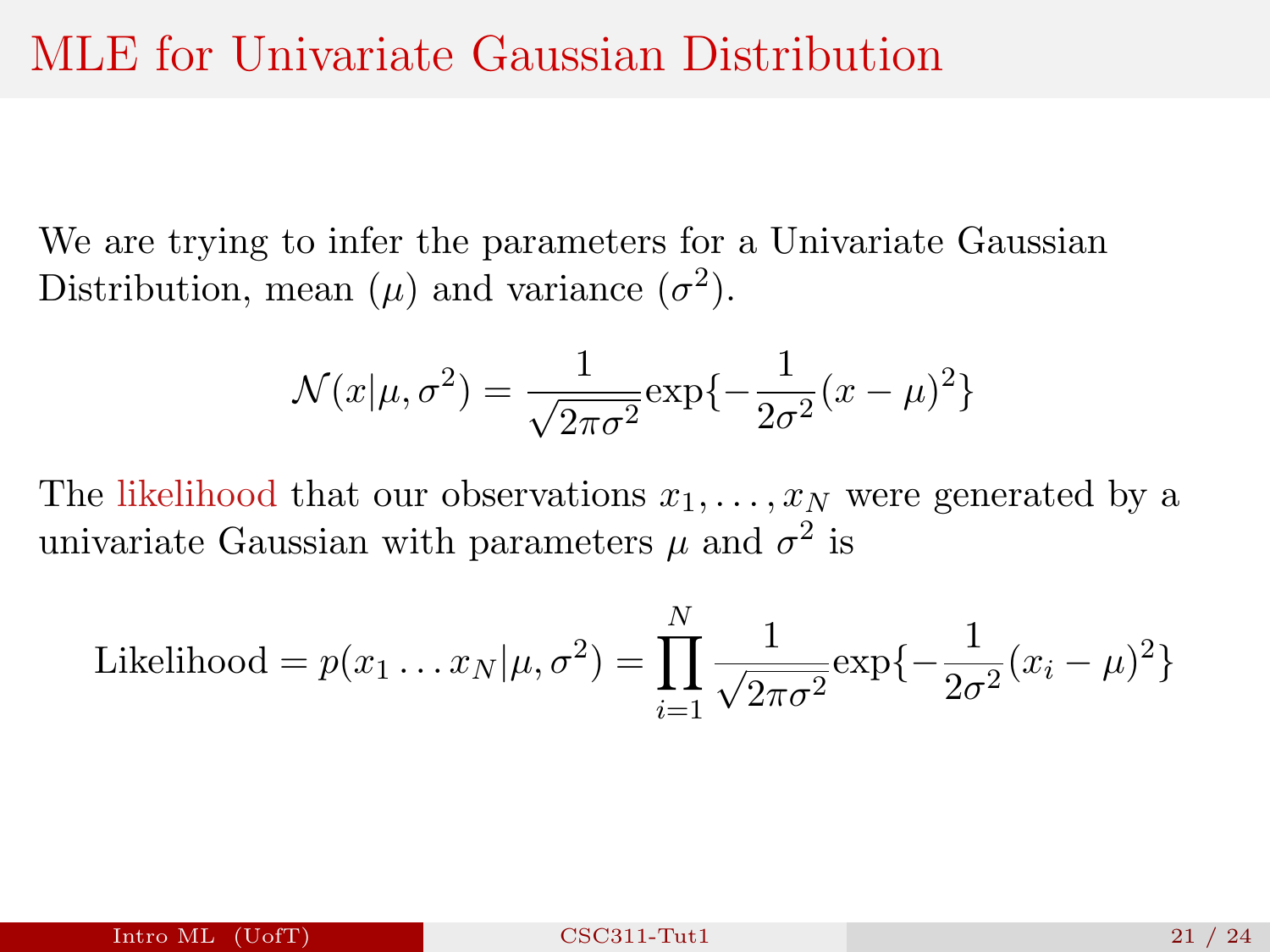## MLE for Univariate Gaussian Distribution

For MLE we want to maximize this likelihood, which is difficult because it is represented by a product of terms

Likelihood = 
$$
p(x_1 ... x_N | \mu, \sigma^2) = \prod_{i=1}^N \frac{1}{\sqrt{2\pi\sigma^2}} \exp\{-\frac{1}{2\sigma^2}(x_i - \mu)^2\}
$$

So we take the log of the likelihood so the product becomes a sum

Log Likelihood = 
$$
\log p(x_1 \dots x_N | \mu, \sigma^2)
$$
  
= 
$$
\sum_{i=1}^N \log \frac{1}{\sqrt{2\pi\sigma^2}} \exp\{-\frac{1}{2\sigma^2}(x_i - \mu)^2\}
$$

Since log is monotonically increasing  $\max L(\theta) = \max \log L(\theta)$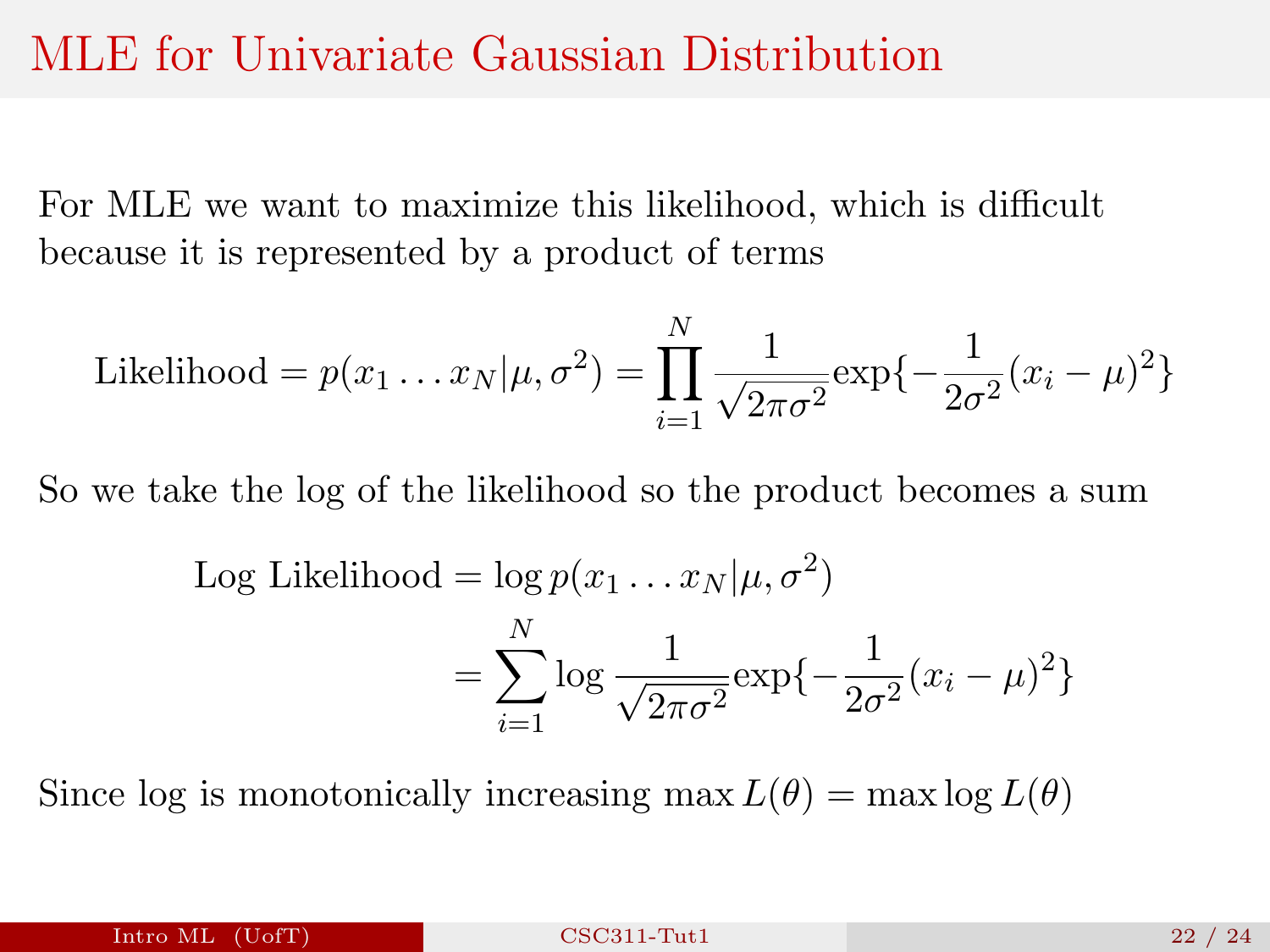The log Likelihood simplifies to

$$
\mathcal{L}(\mu, \sigma) = \sum_{i=1}^{N} \log \frac{1}{\sqrt{2\pi\sigma^2}} \exp\{-\frac{1}{2\sigma^2}(x_i - \mu)^2\}
$$

$$
= -\frac{1}{2}N \log(2\pi\sigma^2) - \sum_{i=1}^{N} \frac{(x_i - \mu)^2}{2\sigma^2}
$$

Which we want to maximize. How?